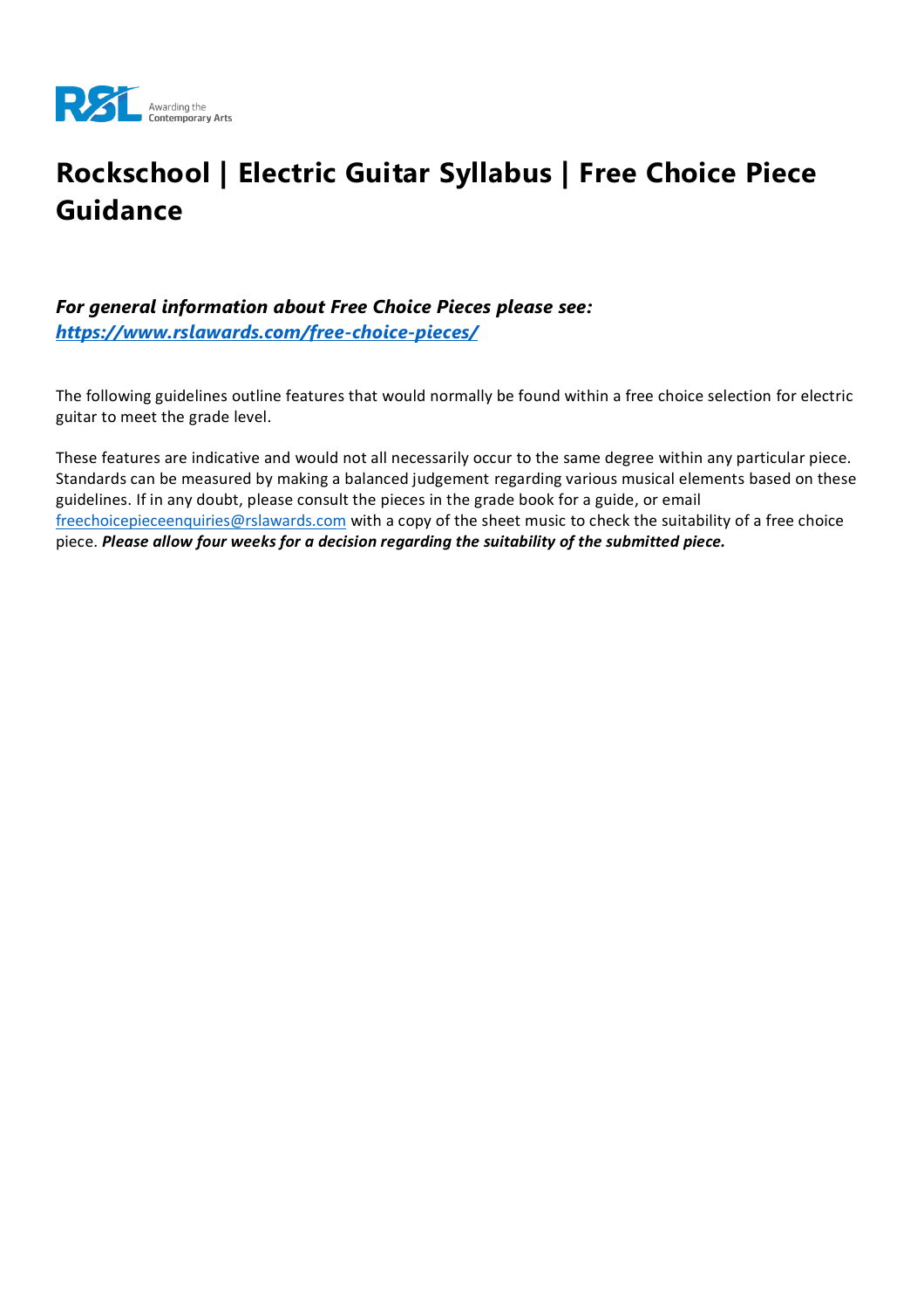## **FREE CHOICE PIECE GUIDELINES | Debut**

| <b>Duration</b>              | $45 \text{ secs} - 3 \text{ mins}$                                                                                                                                                   |
|------------------------------|--------------------------------------------------------------------------------------------------------------------------------------------------------------------------------------|
|                              |                                                                                                                                                                                      |
| <b>Expressive techniques</b> | The piece should enable the candidate to demonstrate basic control of<br>legato/staccato                                                                                             |
| <b>Rhythm skills</b>         | Whole, half, quarter, eighth notes; whole, half and quarter note rests                                                                                                               |
| <b>Physical techniques</b>   | The piece should enable the candidate to demonstrate<br>movement between chords and single notes<br>use of pick or first two fingers of the picking hand<br>basic damping techniques |
| Instrument compass           | Pieces should contain a prevalence of open and first positions with some movement<br>up to the third fret                                                                            |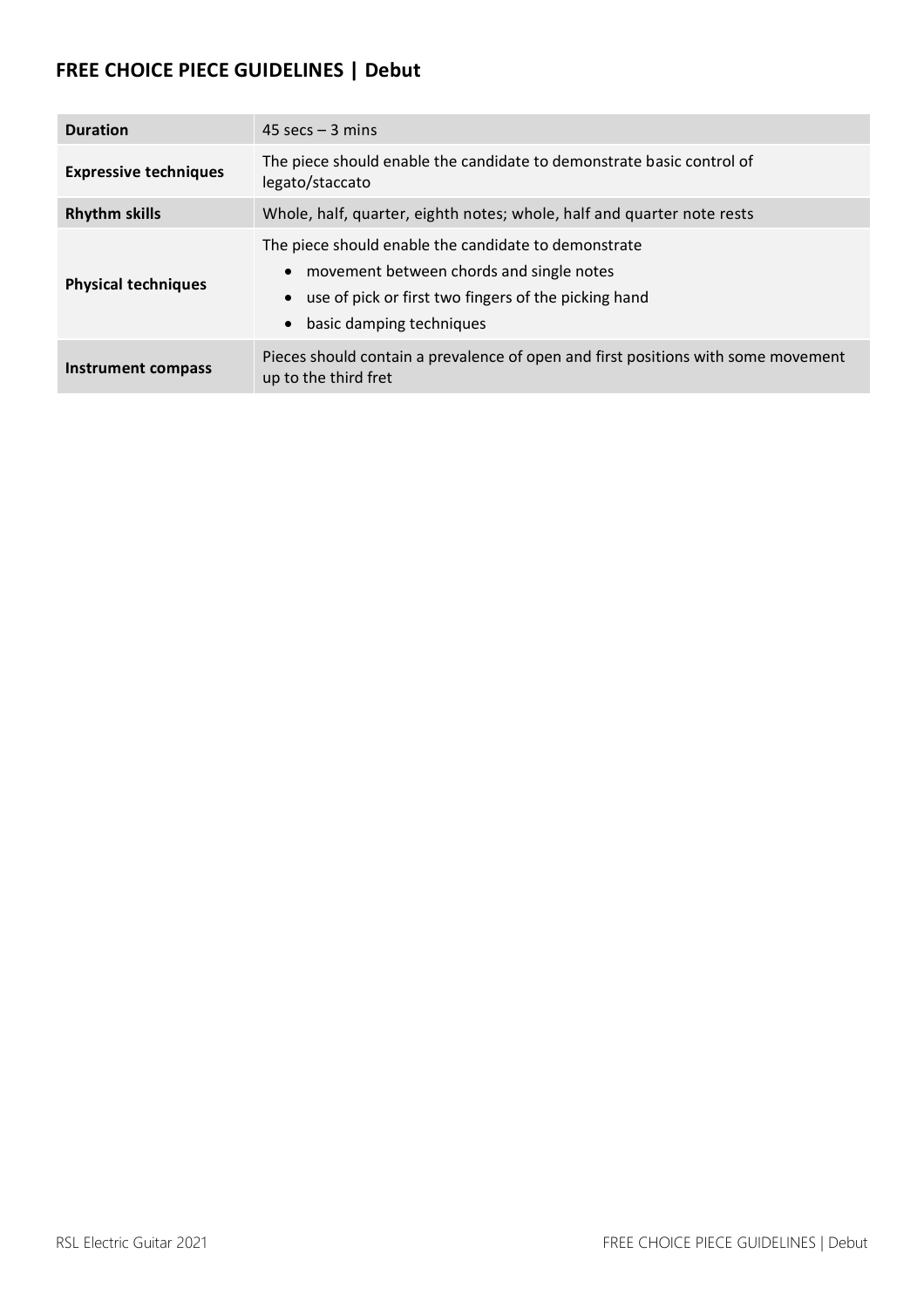| <b>Duration</b>              | $1 - 3$ mins                                                                                                                                                                         |
|------------------------------|--------------------------------------------------------------------------------------------------------------------------------------------------------------------------------------|
| <b>Expressive techniques</b> | The piece should enable the candidate to demonstrate basic control of<br>legato/staccato                                                                                             |
| <b>Rhythm skills</b>         | The piece should include a mixture of whole, half, quarter and eighth notes, dotted<br>quarter notes and associated rests                                                            |
| <b>Physical techniques</b>   | The piece should enable the candidate to demonstrate<br>movement between chords and single notes<br>use of pick or first two fingers of the picking hand<br>basic damping techniques |
| Instrument compass           | Pieces should contain a prevalence of open and first positions with some movement<br>up to the third fret                                                                            |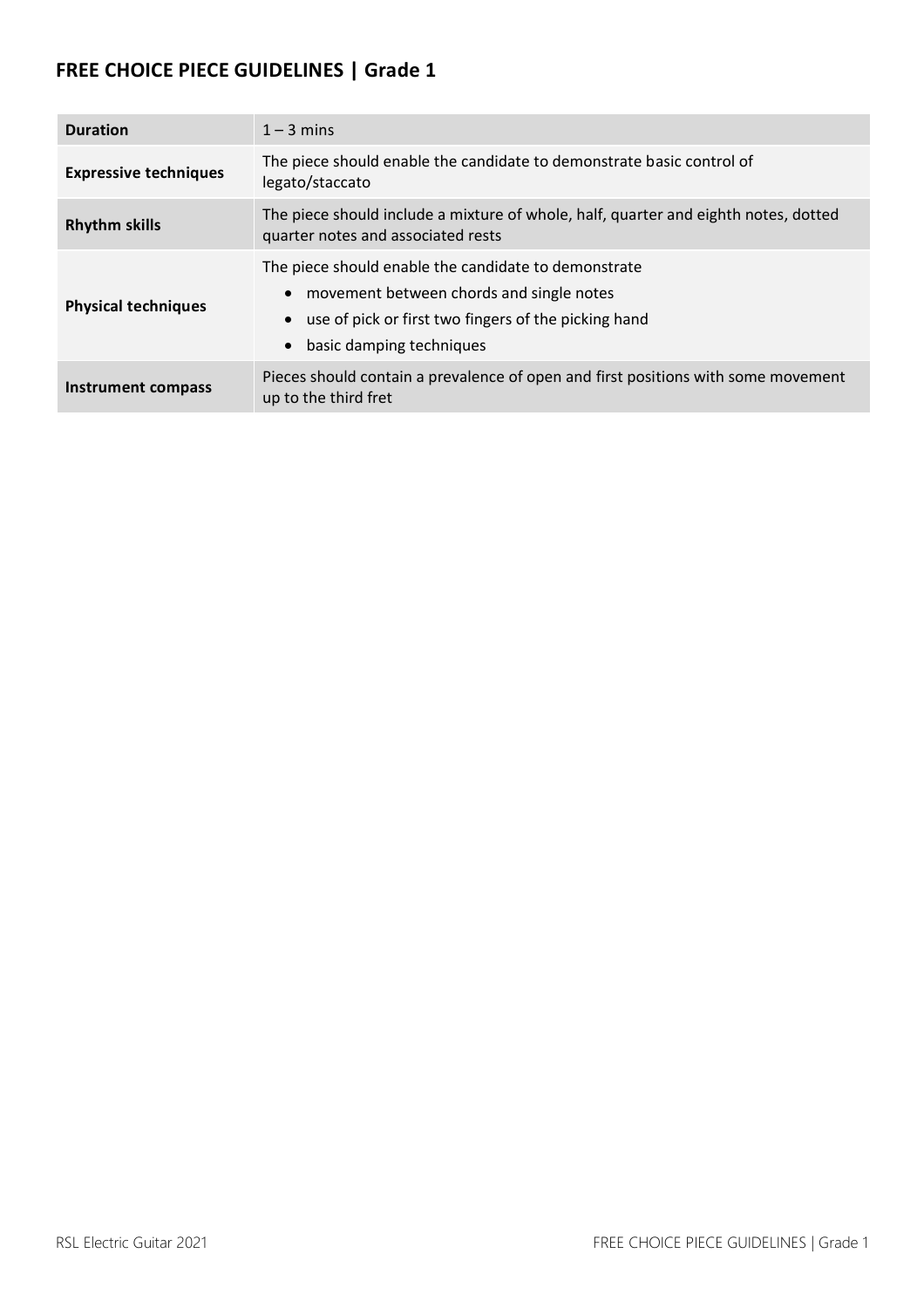| <b>Duration</b>              | $1 - 3$ mins                                                                                                                                                                                                    |
|------------------------------|-----------------------------------------------------------------------------------------------------------------------------------------------------------------------------------------------------------------|
| <b>Expressive techniques</b> | The piece should enable the candidate to demonstrate<br>basic control of legato/staccato<br>$\bullet$<br>a range of dynamics: p, mf, f<br>Other techniques may include:<br>hammer-ons<br>pull-offs<br>$\bullet$ |
| <b>Rhythm skills</b>         | The piece should include a mixture of whole, half, quarter, and eighth notes, as well<br>as dotted quarter notes and associated rests                                                                           |
| <b>Physical techniques</b>   | The piece should enable the candidate to demonstrate<br>use of pick or first two fingers of picking hand<br>basic damping techniques<br>ability to move between chords and single notes<br>use of double stops  |
| Instrument compass           | Pieces should contain a prevalence of open and first positions with some movement<br>up to the third fret                                                                                                       |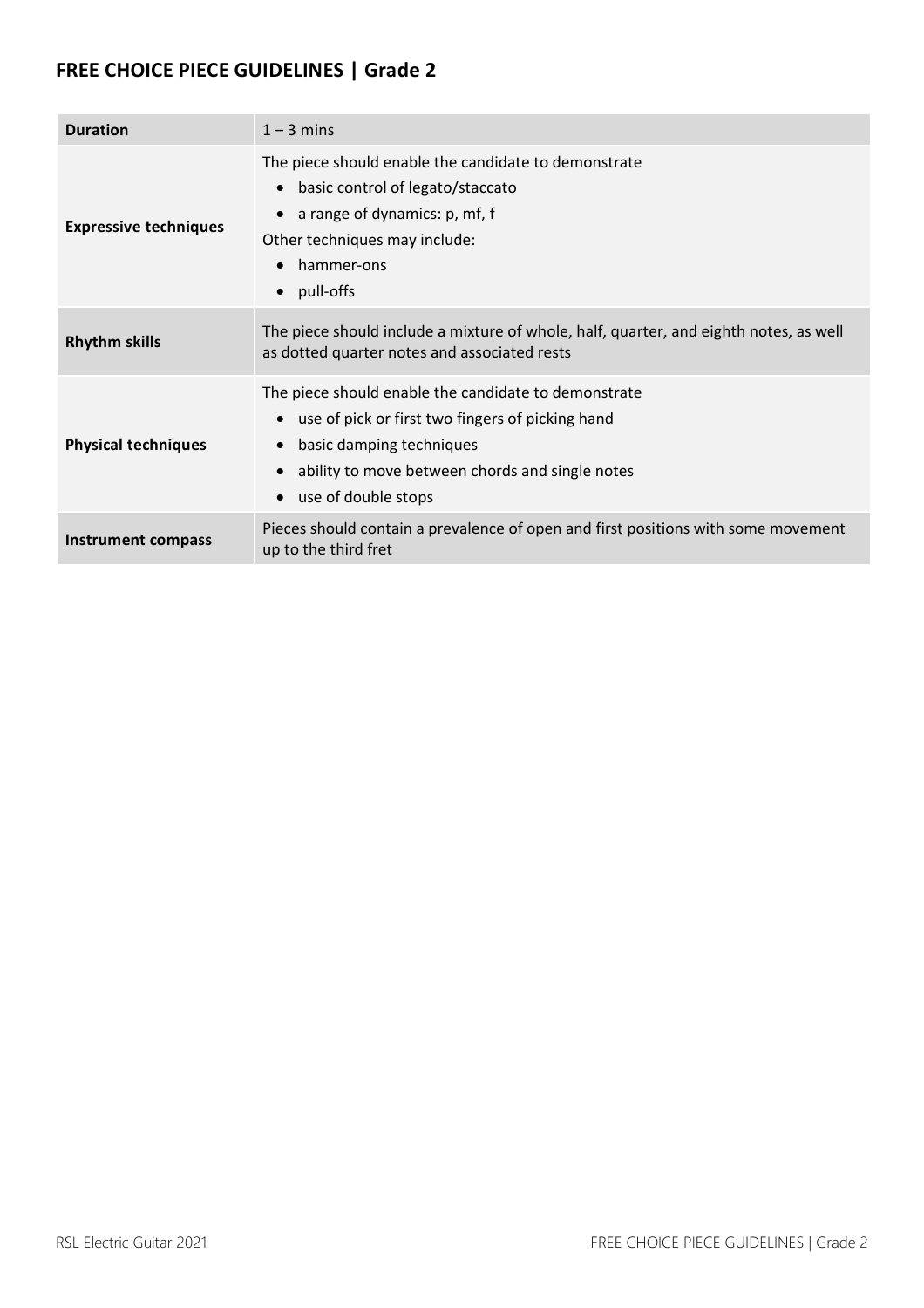| <b>Duration</b>              | 1 min 30 secs $-$ 4 mins                                                                                                                                                                                                                                                                                                                                                           |
|------------------------------|------------------------------------------------------------------------------------------------------------------------------------------------------------------------------------------------------------------------------------------------------------------------------------------------------------------------------------------------------------------------------------|
| <b>Expressive techniques</b> | The piece should enable the candidate to demonstrate<br>control of legato/staccato<br>$\bullet$<br>a range of dynamics (p, mf, f)<br>$\bullet$<br>Other techniques might include<br>hammer-ons<br>pull-offs<br>$\bullet$<br>use of controlled bends<br>$\bullet$                                                                                                                   |
| <b>Rhythm skills</b>         | The piece should include a mixture of whole, half, quarter, eighth and sixteenth notes,<br>as well as dotted eighth notes and associated rests<br>Some use of syncopation                                                                                                                                                                                                          |
| <b>Physical techniques</b>   | The piece should enable the candidate to demonstrate<br>use of pick or first two fingers of picking hand<br>$\bullet$<br>picking hand damping techniques<br>ability to move between chords and single notes<br>$\bullet$<br>Other techniques may include:<br>alternative picking<br>$\bullet$<br>use of double stops on adjacent strings<br>$\bullet$<br>barre chords<br>$\bullet$ |
| <b>Instrument compass</b>    | Emphasis on open and first positions, with some movement up to 5th position                                                                                                                                                                                                                                                                                                        |
| Solo section                 | The piece should include solo passages of at least 8 bars<br>Use of blues and pentatonic scales                                                                                                                                                                                                                                                                                    |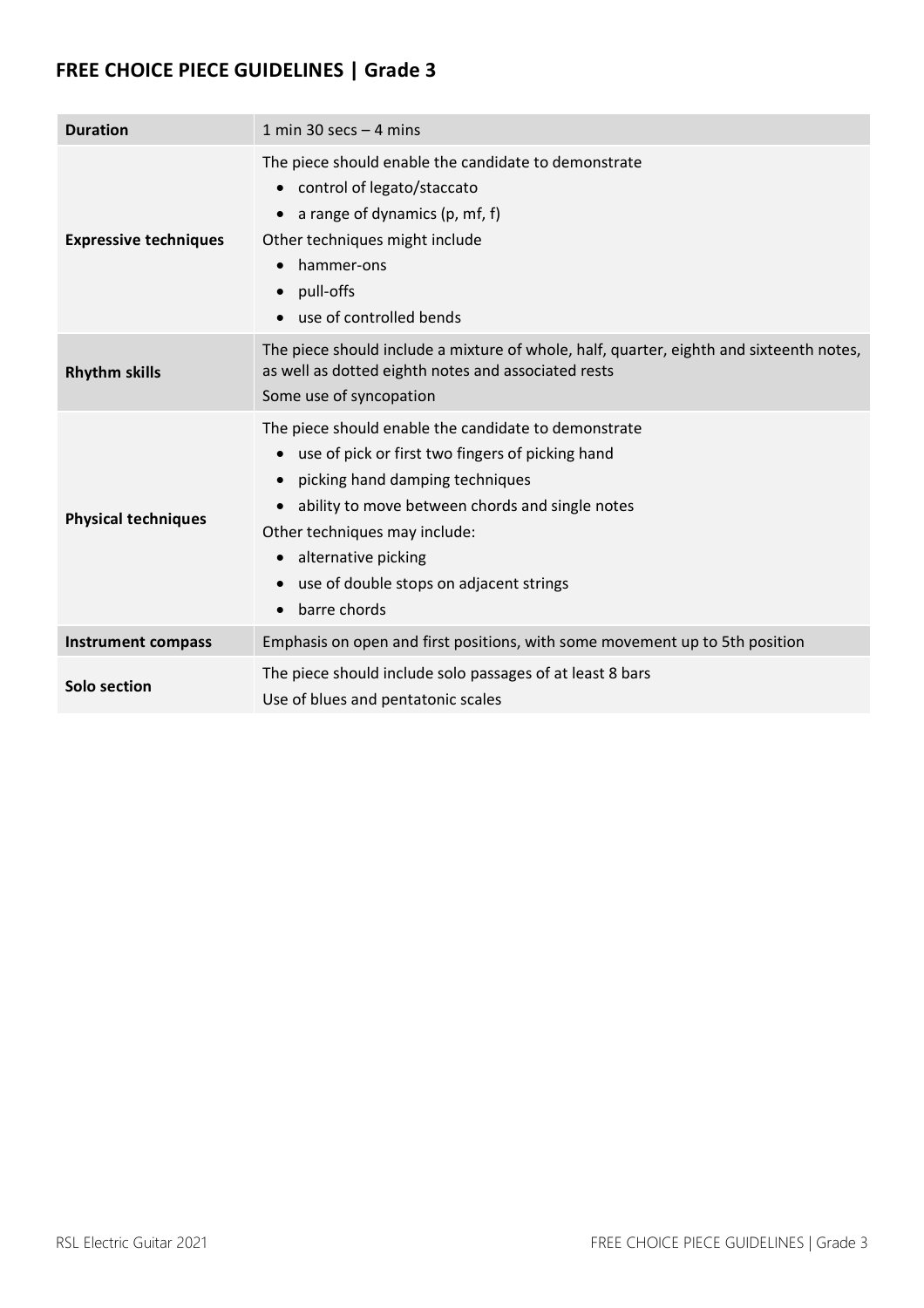| <b>Duration</b>              | $2 - 4$ mins                                                                                                                                                                                                                                                                                                                                                        |
|------------------------------|---------------------------------------------------------------------------------------------------------------------------------------------------------------------------------------------------------------------------------------------------------------------------------------------------------------------------------------------------------------------|
| <b>Expressive techniques</b> | The piece should enable the candidate to demonstrate<br>control of legato/staccato<br>$\bullet$<br>a range of dynamics (p, mf, f)<br>$\bullet$<br>Other techniques might include<br>slides<br>$\bullet$<br>accented notes<br>trills<br>$\bullet$<br>hammer-ons<br>pull-offs<br>use of controlled bends                                                              |
| <b>Rhythm skills</b>         | The piece should include a mixture of whole, half, quarter, eighth and sixteenth notes,<br>as well as dotted half, quarter and eighth notes and associated rests<br>Some use of syncopation                                                                                                                                                                         |
| <b>Physical techniques</b>   | The piece should enable the candidate to demonstrate<br>use of pick and fingers of the picking hand<br>$\bullet$<br>ability to move between chords and single notes<br>picking hand damping techniques<br>fretting hand damping techniques<br>alternative picking<br>$\bullet$<br>use of double stops on adjacent strings<br>$\bullet$<br>barre chords<br>$\bullet$ |
| <b>Instrument compass</b>    | First to fifth positions                                                                                                                                                                                                                                                                                                                                            |
| Solo section                 | The piece should include solo passages of at least 12 bars<br>Use of blues and pentatonic scales                                                                                                                                                                                                                                                                    |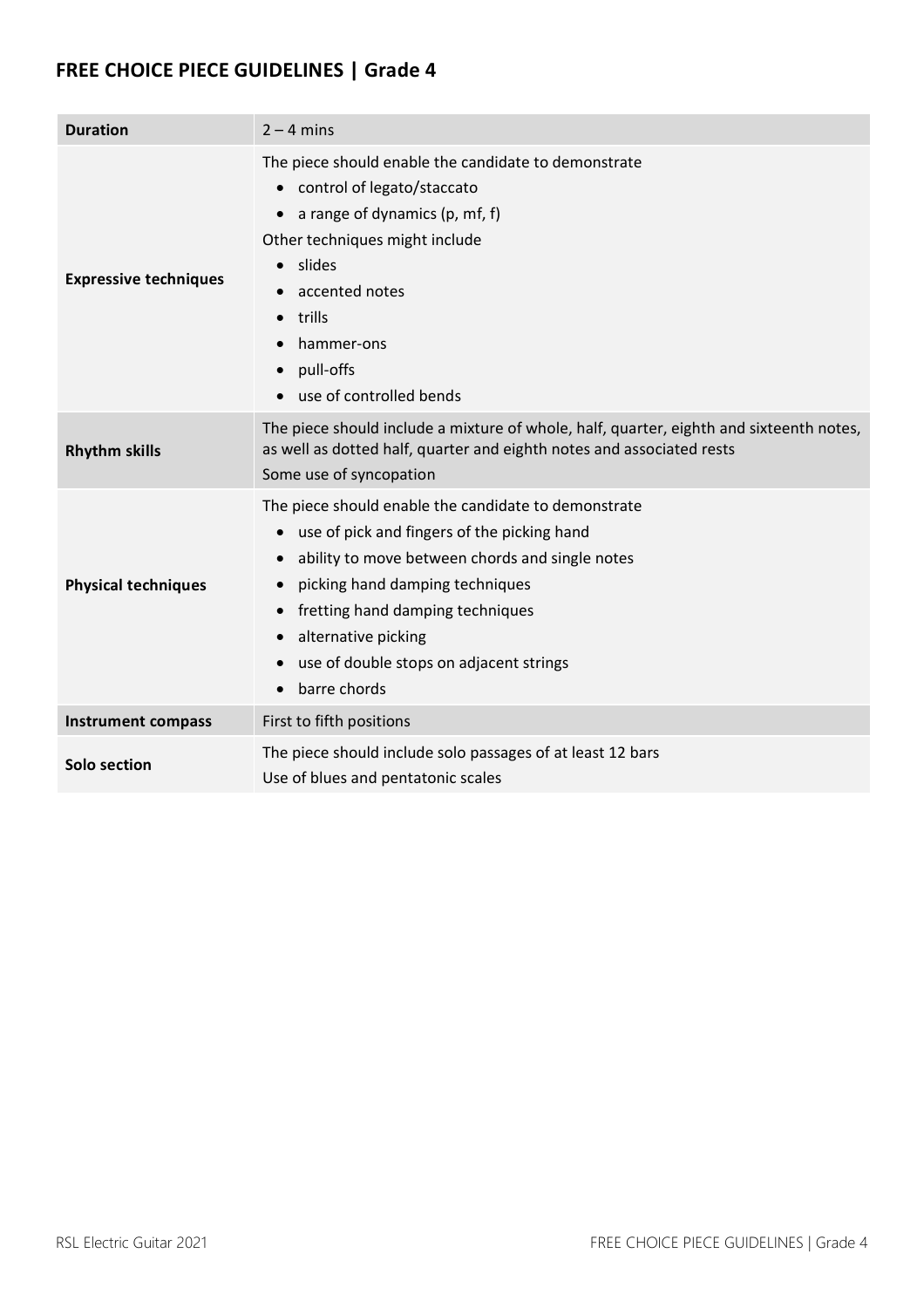| <b>Duration</b>              | $2 - 4$ mins                                                                                                                                                                                                                                                                                                                              |
|------------------------------|-------------------------------------------------------------------------------------------------------------------------------------------------------------------------------------------------------------------------------------------------------------------------------------------------------------------------------------------|
| <b>Expressive techniques</b> | The piece should enable the candidate to demonstrate<br>• control of legato, including fretting hand legato, and staccato<br>a range of dynamics (p, mf, f)<br>Other techniques might include<br>slides<br>accented notes<br>trills<br>hammer-ons<br>pull-offs<br>$\bullet$<br>use of controlled bends                                    |
| <b>Rhythm skills</b>         | The piece should include a mixture of whole, half, quarter, eighth and sixteenth notes,<br>as well as dotted half, quarter and eighth notes, quarter note triplets and associated<br>rests, with some passages using sustained eighth and sixteenth note combinations<br>Tied whole notes,<br>Syncopated eighth and sixteenth notes       |
| <b>Physical techniques</b>   | The piece should enable the candidate to demonstrate<br>use of pick and fingers of the picking hand<br>ability to move between chords and single notes<br>picking hand damping techniques<br>fretting hand damping techniques<br>alternative picking<br>use of double stops on adjacent strings<br>$\bullet$<br>barre chords<br>$\bullet$ |
| <b>Instrument compass</b>    | Up to 10th position                                                                                                                                                                                                                                                                                                                       |
| Solo section                 | The piece should include solo passages of at least 12 bars<br>Use of blues and pentatonic scales                                                                                                                                                                                                                                          |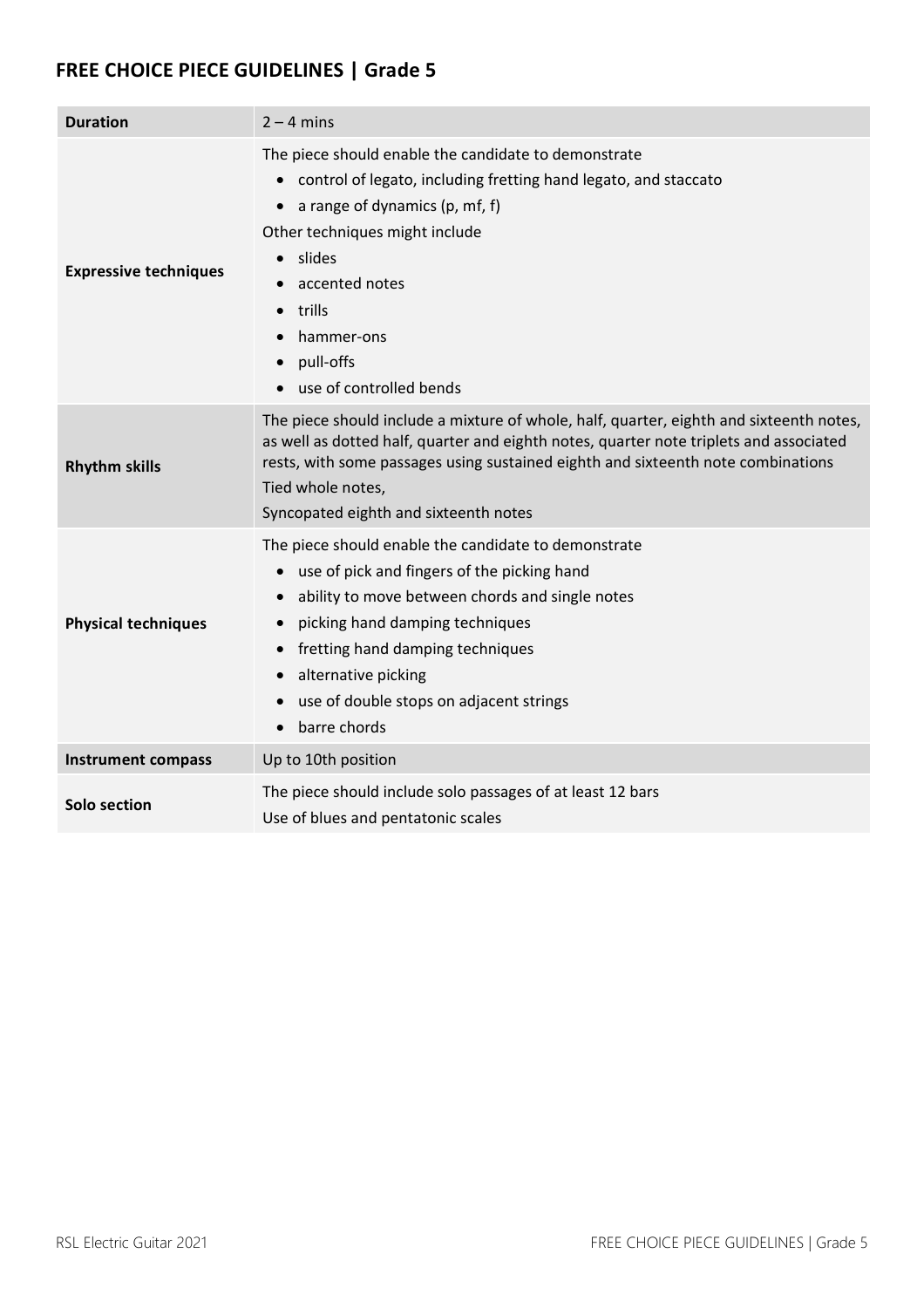| <b>Duration</b>              | 2 min 30 secs $-5$ mins                                                                                                                                                                                                                                                                                                                                                                                                   |
|------------------------------|---------------------------------------------------------------------------------------------------------------------------------------------------------------------------------------------------------------------------------------------------------------------------------------------------------------------------------------------------------------------------------------------------------------------------|
| <b>Expressive techniques</b> | The piece should enable the candidate to demonstrate<br>control of legato, including fretting hand legato, and staccato<br>a range of dynamics $(p - f)$<br>$\bullet$<br>Other techniques might include<br>slides<br>$\bullet$<br>accented notes<br>trills<br>hammer-ons<br>pull-offs<br>use of controlled bends<br>natural and false harmonics                                                                           |
| <b>Rhythm skills</b>         | The piece should include a mixture of whole, half, quarter, eighth and sixteenth notes;<br>dotted half, quarter and eighth notes; quarter, eighth and sixteenth note triplets and<br>associated rests; with some passages using sustained eighth and sixteenth note<br>combinations<br>Tied whole notes<br>Syncopated and/or swung eighth and sixteenth notes<br>Time signature variations including 3/4,5/4, 6/4 and 7/8 |
| <b>Physical techniques</b>   | The piece should enable the candidate to demonstrate<br>use of pick and fingers of the picking hand<br>$\bullet$<br>ability to move between chords and single notes<br>picking hand damping techniques<br>$\bullet$<br>fretting hand damping techniques<br>alternative picking<br>$\bullet$<br>use of double stops on non-adjacent strings<br>barre chords<br>$\bullet$                                                   |
| <b>Instrument compass</b>    | Up to 15th position                                                                                                                                                                                                                                                                                                                                                                                                       |
| Solo section                 | The piece should include solo passages of at least 16 bars<br>Use of blues and pentatonic scales                                                                                                                                                                                                                                                                                                                          |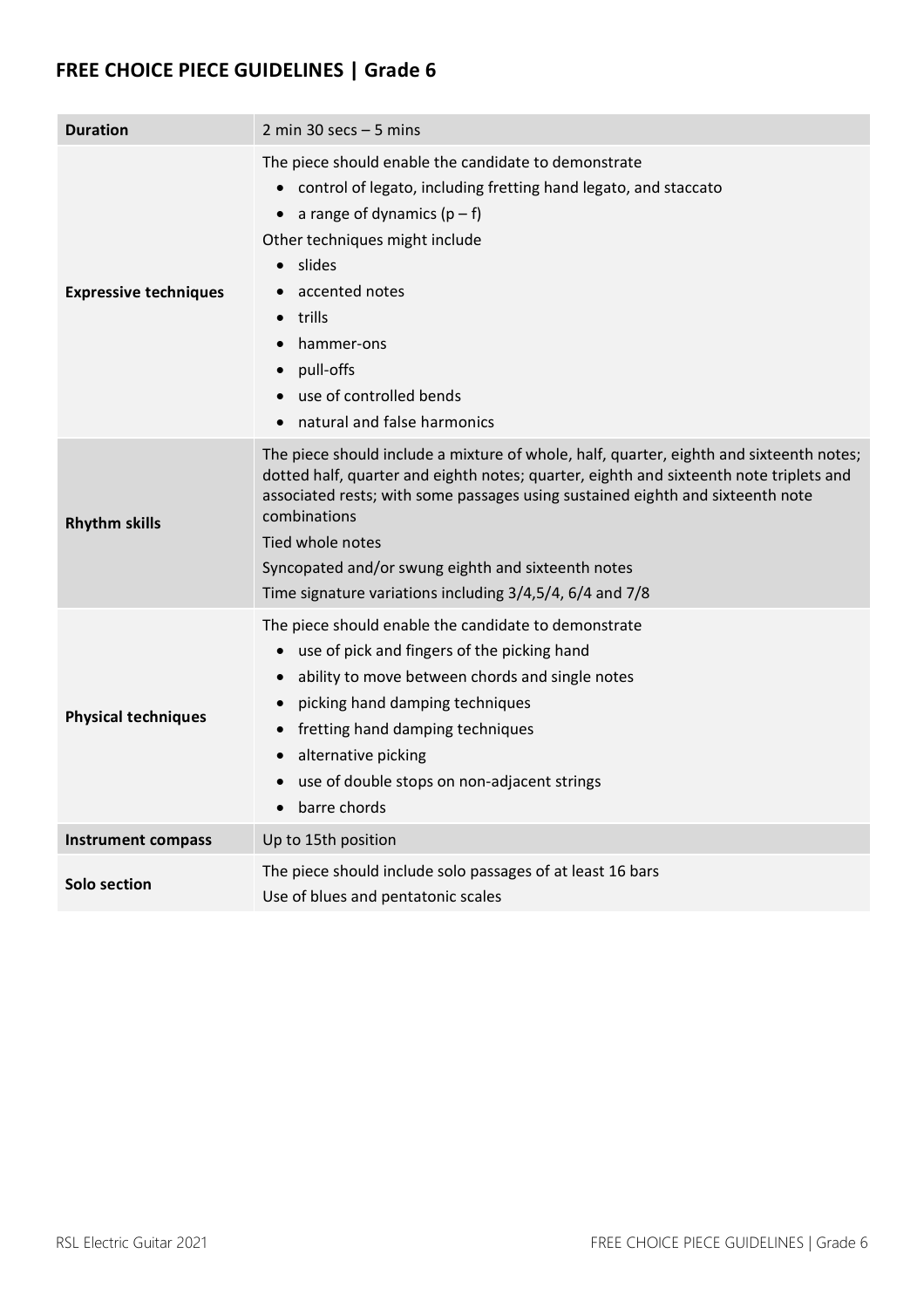| <b>Duration</b>              | $3 - 5$ mins                                                                                                                                                                                                                                                                                                                                                                                                              |
|------------------------------|---------------------------------------------------------------------------------------------------------------------------------------------------------------------------------------------------------------------------------------------------------------------------------------------------------------------------------------------------------------------------------------------------------------------------|
| <b>Expressive techniques</b> | The piece should enable the candidate to demonstrate<br>control of legato, including fretting hand legato, and staccato<br>$\bullet$<br>a range of dynamics $(pp - ff)$<br>$\bullet$<br>Other techniques might include<br>slides<br>$\bullet$<br>accented notes<br>trills<br>hammer-ons<br>pull-offs<br>$\bullet$<br>use of controlled bends<br>natural and false harmonics                                               |
| <b>Rhythm skills</b>         | The piece should include a mixture of whole, half, quarter, eighth and sixteenth notes;<br>dotted half, quarter and eighth notes; quarter, eighth and sixteenth note triplets and<br>associated rests; with some passages using sustained eighth and sixteenth note<br>combinations<br>Tied whole notes<br>Syncopated and/or swung eighth and sixteenth notes<br>Time signature variations including 3/4,5/4, 6/4 and 7/8 |
| <b>Physical techniques</b>   | The piece should enable the candidate to demonstrate<br>use of pick and fingers of the picking hand<br>$\bullet$<br>ability to move between chords and single notes<br>picking hand damping techniques<br>$\bullet$<br>fretting hand damping techniques<br>$\bullet$<br>alternative picking<br>$\bullet$<br>use of double stops on non-adjacent strings<br>barre chords<br>$\bullet$                                      |
| <b>Instrument compass</b>    | Up to 15th position                                                                                                                                                                                                                                                                                                                                                                                                       |
| Solo section                 | The piece should include solo passages of at least 16 bars<br>Use of blues and pentatonic scales                                                                                                                                                                                                                                                                                                                          |